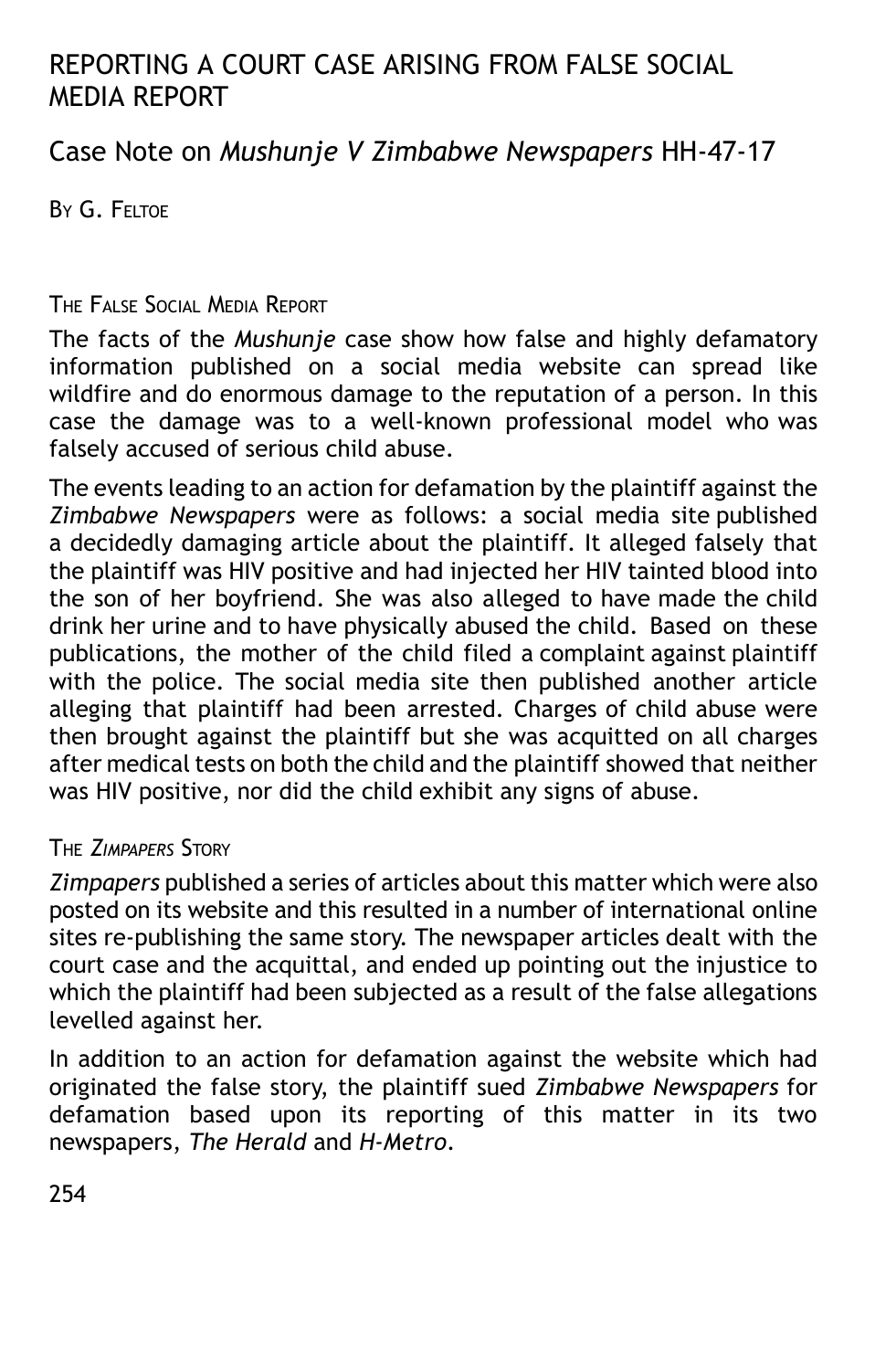Plaintiff alleged that newspaper articles were unfair, unbalanced and inaccurate and failed to make it clear in its reports that there were merely allegations against the plaintiff instead of presenting them as facts. The plaintiff said the defendant's reporters had not approached the plaintiff to obtain her side of the story. The plaintiff also argued that the newspapers continued to report the allegations long after the results of the medical facts were already in the record.

The reporters of the defendant admitted that they had read the story on the social website but maintained that they had based their reports solely on the public court proceedings. The court accepted this. The reporters said they did not seek to interview the plaintiff during the court proceedings because this would have amounted to interference with court proceedings which were underway but, after the plaintiff was acquitted, they interviewed her and published what the plaintiff said in the interview.

### WHETHER THE STORIES WERE DEFAMATORY

The court accepted that the articles were defamatory although, confusingly, later the judge said that she was "not convinced that the articles were unfair, unbalanced and inaccurate and are thus defamatory of the plaintiff as alleged." (Emphasis added by case noter.)

### **DEFAMATION OF PUBLIC FIGURES**

The court erroneously stated that in an action for defamation by a public figure such as a celebrity or a politician, the plaintiff must establish that the defamatory statement was made "with actual malice or reckless disregard for the falsity or otherwise of the statement." The judge derives this requirement from the American case of *St Amant v Thompson*, 390 U.S. 727 (1968). This approach, which was originally enunciated in the case of *New York Times Co. v. Sullivan*, 376 U.S. 254 (1964), is squarely based on the emphatic freedom of the press guarantee in the First Amendment to the American Constitution. This extremely high burden of proof on the plaintiff has meant that defamation claims by public figures in America rarely prevail. The American approach has not been followed in Zimbabwe and it is not correct that in our law a public figure can only succeed in an action for defamation if it is shown that there was malice or reckless disregard for the falsity or otherwise of the statement by the press in publishing the statement.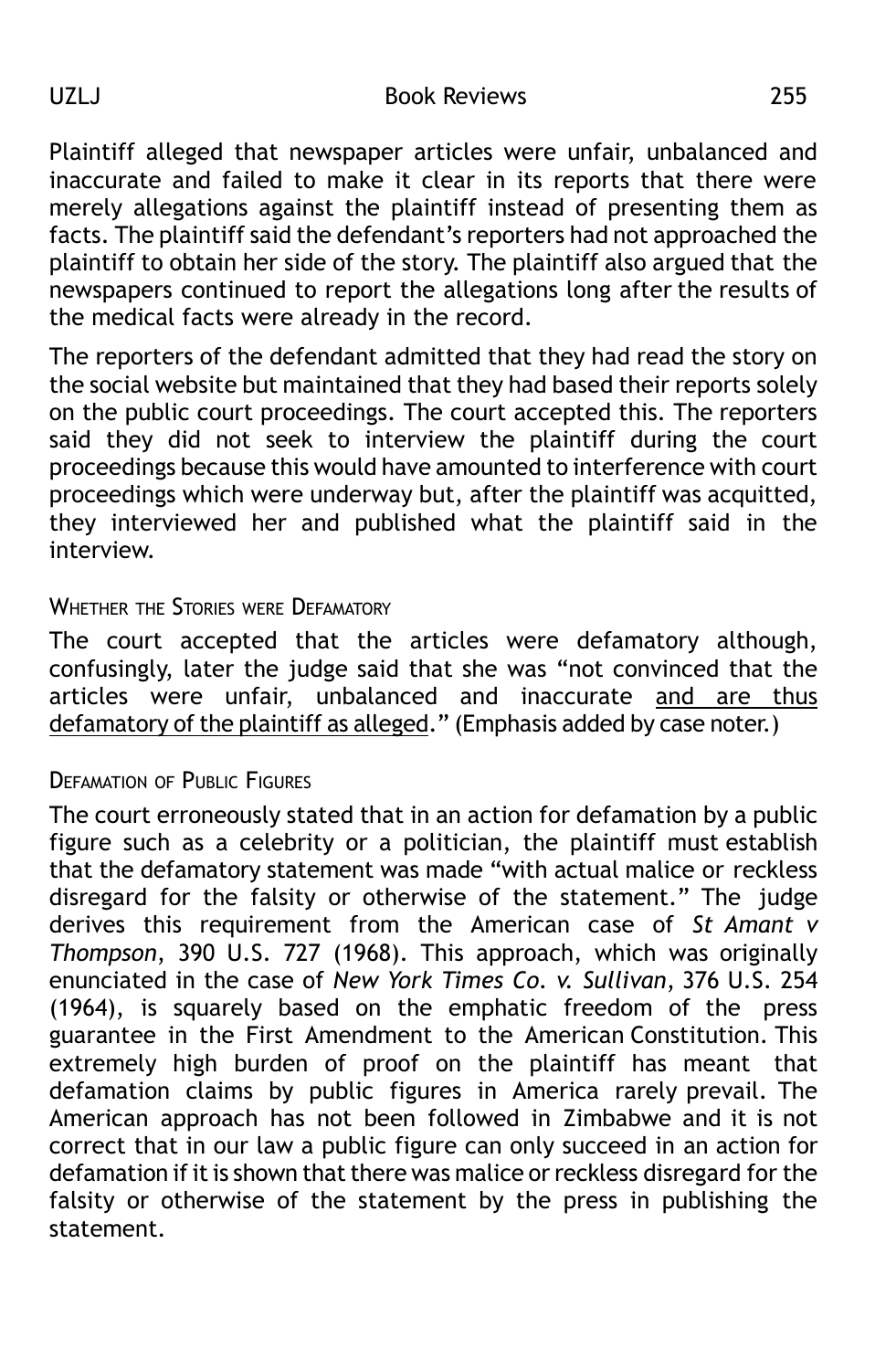Indeed in South Africa, under South African common law, the press was strictly liable for defamation. However, in a series of constitutional decisions the South African courts have decided that there was a need to balance the right to untarnished reputation against the right to freedom of expression and the duty of the press to inform the public about matters of public interest. This has led the South African courts to modify the strict liability approach by providing that a newspaper is entitled to a defence where it publishes a story in the public interest believing it to be true after taking all reasonable steps to check the facts even if the story turns out to be false. In effect a newspaper will not be liable if it was not negligent. The courts have said that some latitude must be allowed to the press in order to allow robust and frank comment in the interests of keeping members of society informed about what Government is doing or has done and revealing abuses of power in the public and private sectors. Errors of fact should thus be tolerated, provided that statements are published justifiably and reasonably: that is, with the reasonable belief that the statements made are true.

This did not mean that there should be a licence to publish untrue statements about politicians. They too have the right to protect their reputations and publication of false statements in mass circulation newspapers can do enormous damage. See *National Media Ltd & Ors v Bogoshi* 1998 (4) SA 1196 (SCA); *Khumalo & Ors v Homilisa* 2002 (5) SA 401 (CC); 2002 (8) BCLR 771 (CC); and *Thembi-Mahanyele v Mail and Guardian & Anor* 2004 (6) SA 329 (SCA). There is considerable merit in this approach and it is strongly arguable that, under section 61 of the Constitution of Zimbabwe which guarantees the freedom of the media, the press should be entitled to similar protection to that which obtains in South Africa where a print or electronic media outlet publishes a story in the public interest reasonably believing its facts to be true. Section  $61(5)(c)$  makes it clear that freedom of the media excludes maliciously injuring a person's reputation. There is no clear ruling in Zimbabwe as to whether we will follow the constitutional rulings in South Africa that the press is entitled to raise the defence that it published facts in the public interest reasonably believing the facts to be true but which facts turned out to be false.<sup>1</sup>

1. In the *Garwe v Zimind Publishers (Pvt) Ltd* 2007 (2) ZLR 207 (H) at 231 the defendants contended that they genuinely believed in the truth of the statement they published. The court found that published facts were false and rejected the defence of justification.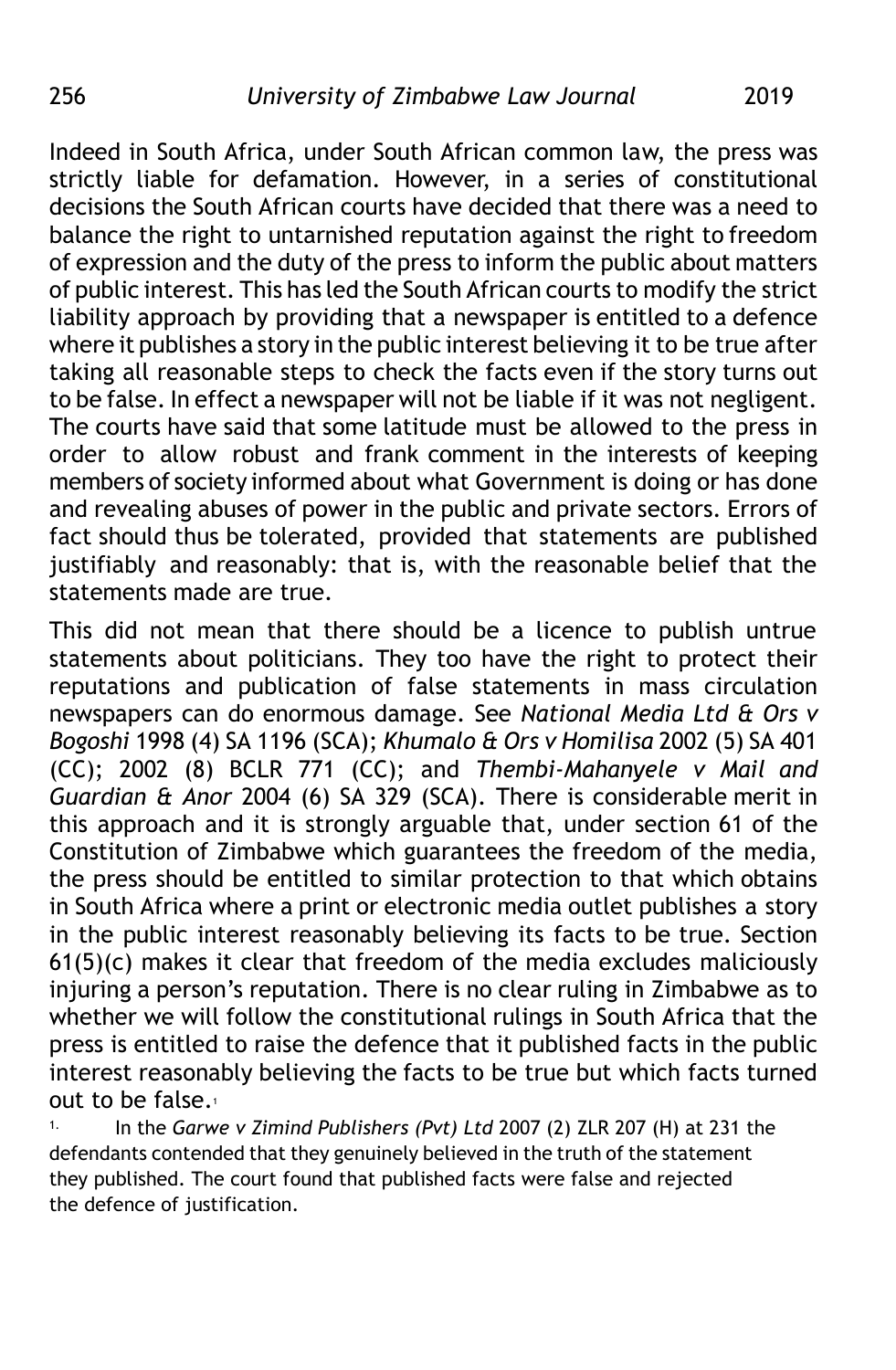In Zimbabwe the position regarding the approach towards the *animus injuriandi* requirement remains somewhat unclear. Originally in *Smith NO and Lardner-Burke NO v Wonesayi* 1971 (2) RLR 62 (G) the court decided that subjective intention to defame is not required. However, later cases seem to have adopted the approach that some form of intention is required. In *Garwe v Zimind Publishers (Pvt) Ltd* 2007 (2) ZLR 207 (H) at 235 D-E the judge quotes Burchell to the effect that subjective intention to defame is required on the part of an individual as opposed to the mass media, but then proceeds to find that the newspaper, its editor and reporter had had the intention to defame.<sup>2</sup> In the present case the judge also said that "persons who find themselves in the public eye must expect a certain amount of publicity and intrusion into their private and personal lives, including inaccurate statements as long as the publicity is not malicious or reckless in its disregard of truth." This, she said, "is more so when they are public or famous figures where the happenings in their lives are, after all, news for the average citizenry. They should therefore not be thin skinned, belligerent or litigious, but ought to have the courage to take such social blows, which go with the territory, on the chin. They must understand that once they are in the public arena they become targets of pot-shots for real or imagined indiscretions, errors or failures. Therefore, unless the publications about them are malicious, or reckless in their disregard of truth, or clearly intended to tarnish their reputations, such persons should not rush to court to seek damages." (Emphasis added by case noter).

Whilst public figures are in the public eye, in *Makova v Masvingo Mirror (Pvt) Ltd & Ors* 2012 (1) ZLR 503 (H) it was pointed out that the fact that the plaintiff is a politician and a public figure, whose life is necessarily in the public domain and open to criticism, does not divest him of protection against harm to his dignity and reputation. In particular, the defendant is not entitled to protection against defamation if it makes false allegations. See *Levy v Modus Publications (Pvt) Ltd* 1998 (1) ZLR 229 (S). It has not been accepted in Zimbabwe that a defendant is only liable for defamation of a public figure if it is proved that the statement was made maliciously. It is only when the defendant relies on the defence of qualified privilege that the issue of malice may arise as this defence can be defeated if the defendant acted maliciously.

2. Intention, the court said, can take the form of *dolus directus* or other forms of *dolus* like *dolus indirectus* or *dolus eventualis*. See p 235D.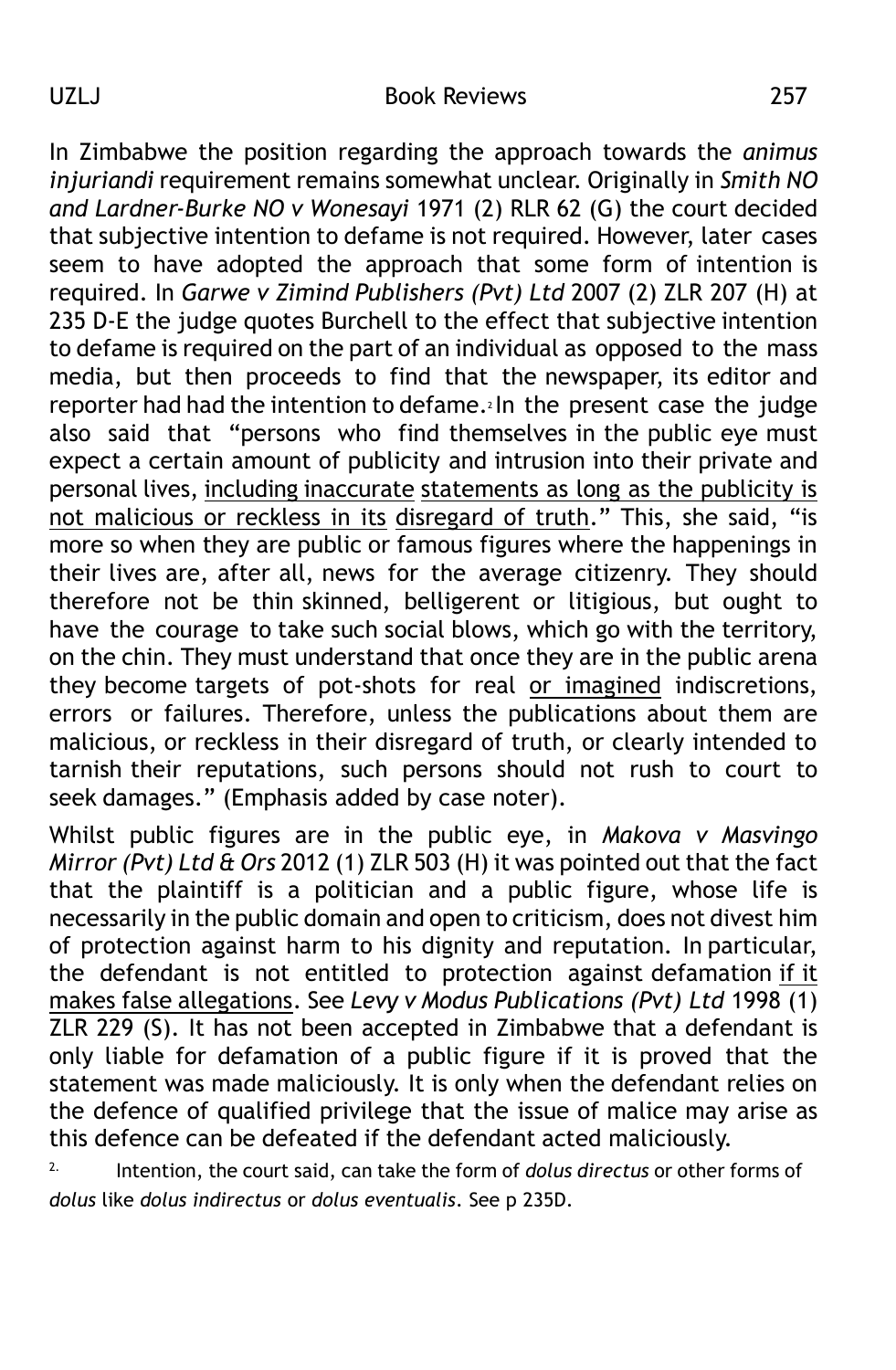### **HEADLINES**

The articles complained of and published in *The Herald* and *H-Metro* had headlines which portrayed as hard facts, rather than as allegations, that the model had injected her lover's son with her HIV infected blood and had forced the boy to drink her urine. For example, one of these headlines read: "MODEL INJECTS HIV BLOOD IN CHILD…..Forces boyfriend's son to drink urine."

The stories following these headlines did, however, refer to allegations against the plaintiff made in court proceedings. The judge found that taken alone these headlines were clearly defamatory. However, the judge went on to state that reasonable readers do not go by the headline alone but will read the content of the story to obtain the true gist of the story. This, she said, is "more so when one is a 'famous' person where the headline is an effective bait to catch the eye of more readers."

The judge agreed with the defendant that the headlines complained of are mere captions which indicate the nature of the story to follow so as to catch the readers' attention to entice them to buy the paper and read the article. She said that if actions for defamation were to be based merely on newspaper headlines, then "there would be an onerous plethora of litigation." She went on as follows: "In my view a headline is akin to the heading on any legal document, which does not create any substantive rights for the parties concerned but merely indicates what the legal document is all about. In the same way that one cannot sue for breach of a heading on a legal document, one ought not to be able to claim infringement or damage to reputation merely from a newspaper headline which is not supported by the substance of the article."

It is submitted that the heading in a legal document is entirely different from a headline in a newspaper. A legal document is likely to be read carefully by the persons that it will bind or affect. On the other hand, the courts have accepted that the ordinary reader of a newspaper is not supercritical and does not read every item with meticulous care. Rather than engaging in a process of careful intellectual analysis, because of the mass of material the reader is likely only to form an overall impression of the material. See *Mugwadi v Dube & Ors* 2014 (1) ZLR 753 (H). Because this reality is recognised by the courts, it is important that the headline does not create a misleading impression. A headline should accurately sum up the contents of story that follows.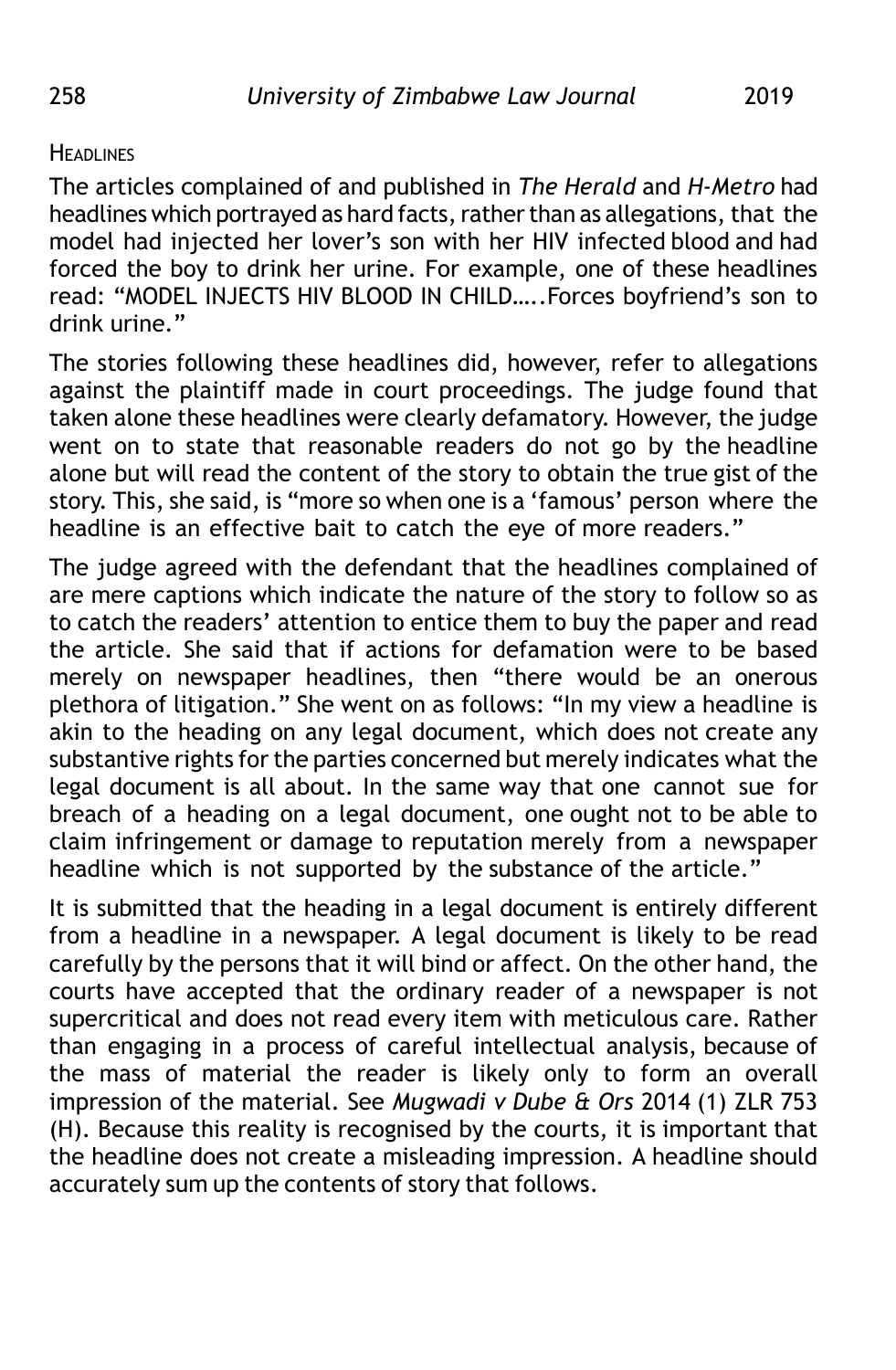It is advisable that where a newspaper is covering criminal allegations that have yet to be proven that its headline reflects the fact that these are allegations and not proven facts. There is a danger of misleading readers when sensational headlines are used to catch their attention.

THE DEFENCE OF QUALIFIED PRIVILEGE<sup>3</sup>

The defendant raised the defence of qualified privilege, contending that it had a duty to inform the public about these court proceedings and their outcome, and the public had a reciprocal interest to receive this information. It maintained that its coverage of the court proceedings from the initial remand to the dismissal of the charges was fair, accurate and balanced coverage.

The court set out the requirements for this defence in a rather confusing and somewhat inaccurate fashion.

The judge correctly states that for qualified privilege the person making the statement must have a duty or interest to communicate the information and the recipient of the statement must have a reciprocal duty or interest to receive the information.

The judge says that the defendant must show that the statement is true, adding that truth is an absolute defence to a claim for defamation. There seems to be some confusion here between the defences of justification and qualified privilege. The judge says that truth alone is an absolute defence. Truth is an essential requirement for justification but for justification the statement must not only be true but it must it must also be in the public interest to publish the true facts. A defendant is not allowed to dredge up and publish long forgotten true facts where it is not now in the public interest or for the public benefit to publish these facts.<sup>4</sup>

Typically the defence of qualified privilege will fail if the published statement is not true. Thus in the *Garwe* case the defence failed because the statement about the judge was false. However, it is not invariably the case that the statement must be true. The law recognises certain situations where a person has a right to make a statement <sup>3.</sup> The requirements of the defence of qualified privilege is set out clearly in the *Garwe* case at 230 and in *Chinamasa v Jongwe P& P Co (Pvt) Ltd* 1994 (1) ZLR

<sup>4.</sup> See J Burchell *The Law of Defamation in South Africa* pp 212-214.

<sup>133 (</sup>H) 163-165 and *Musakwa v Ruzario* 1997 (2) ZLR 533 (H).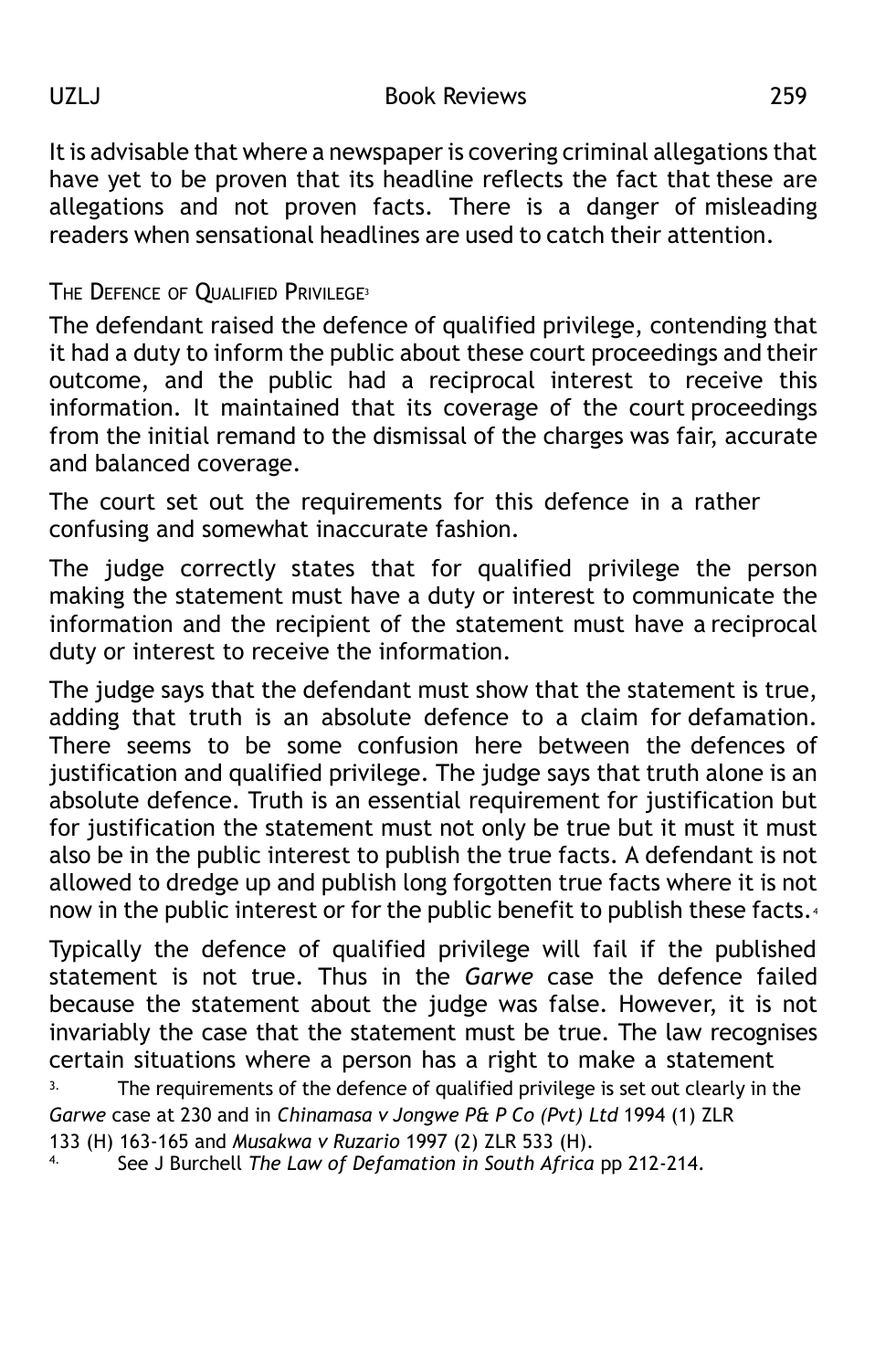even though the statement turns out to be untrue. Thus in *Musakwa v Ruzario* 1997 (2) ZLR 533 (H) the court held that where the defence of qualified privilege is raised it is not necessary to establish that the defamatory statement is true. The degree of truth in the defamatory statement is only relevant to the issue of whether the bounds of privilege have been exceeded or the statement was motivated by malice.

Another requirement for the defence of qualified privilege, the judge says, is for public figures there must be no malice or reckless disregard of the truth of statements complained of. In fact our law does not draw any distinction between public figures and other persons: malice will defeat qualified privilege in both cases.

A further requirement, the judge says, is that the plaintiff's reputation is not damaged. The correct position is that the defence of qualified privilege allows the defendant to publish what amounts to a defamatory statement where it has a duty to do so and the recipient has an interest in receiving the information. With press reporting of court cases, the press is entitled to report the start of a criminal case but it is then expected to report later developments in the case, especially if the accused person has been acquitted.

Finally the court says that a defendant may raise either absolute or qualified privilege, pointing out that the defence raised in the present case was qualified privilege. What the judge omits to mention is that absolute privilege only applies to statements made by members of parliament during parliamentary proceedings.

The court found that the reporting by the defendant was a "quite" fair and balanced and "largely" accurate account of what had occurred when the matter was going through the courts and that the defendant did not act maliciously or with reckless disregard for the truth. As the report dealt with allegations of child abuse, this was clearly a matter of public interest upon which defendant had a duty to report to the public.

# **CONCLUSION**

The court made rather heavy weather in dealing with what should have been a relatively straightforward matter of whether the newspaper reports were defamatory and, if they were, whether they fell within the protection of the defence of qualified privilege. Once the court found that the newspapers had not based their reports on